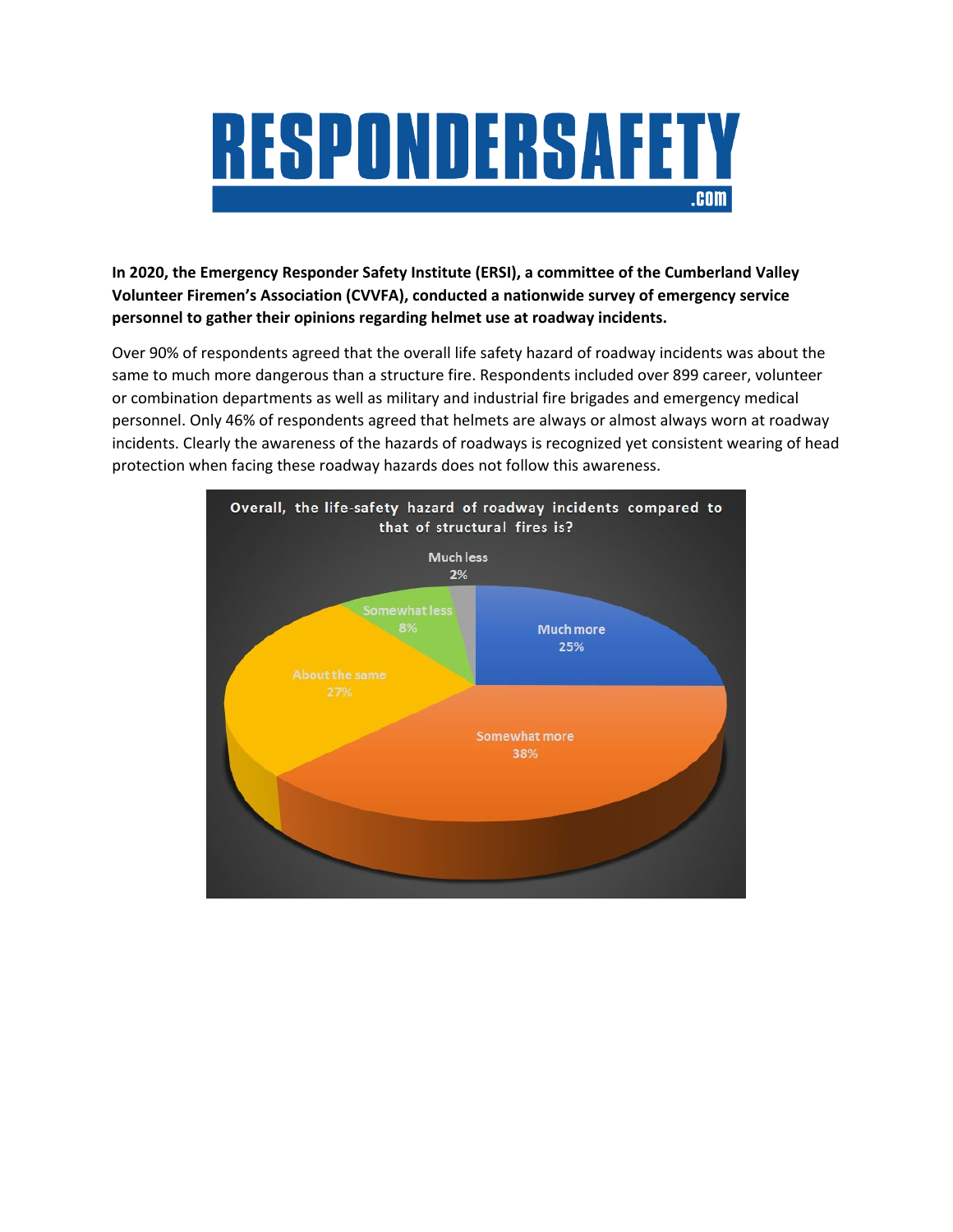

Another concerning statistic, only 32% of those stated that the helmet chin strap was always or almost always fastened. 40% of respondents, only occasionally, rarely, or never fastened the chin strap. The chin strap along with any head band adjustment provides a critical role in helping ensure the helmet stays on the wearers head.



There is a high level of compliance by respondents to wearing high-visibility safety garments when not wearing full NFPA compliant turnout gear or PPE. Over 84% stated that they always or almost always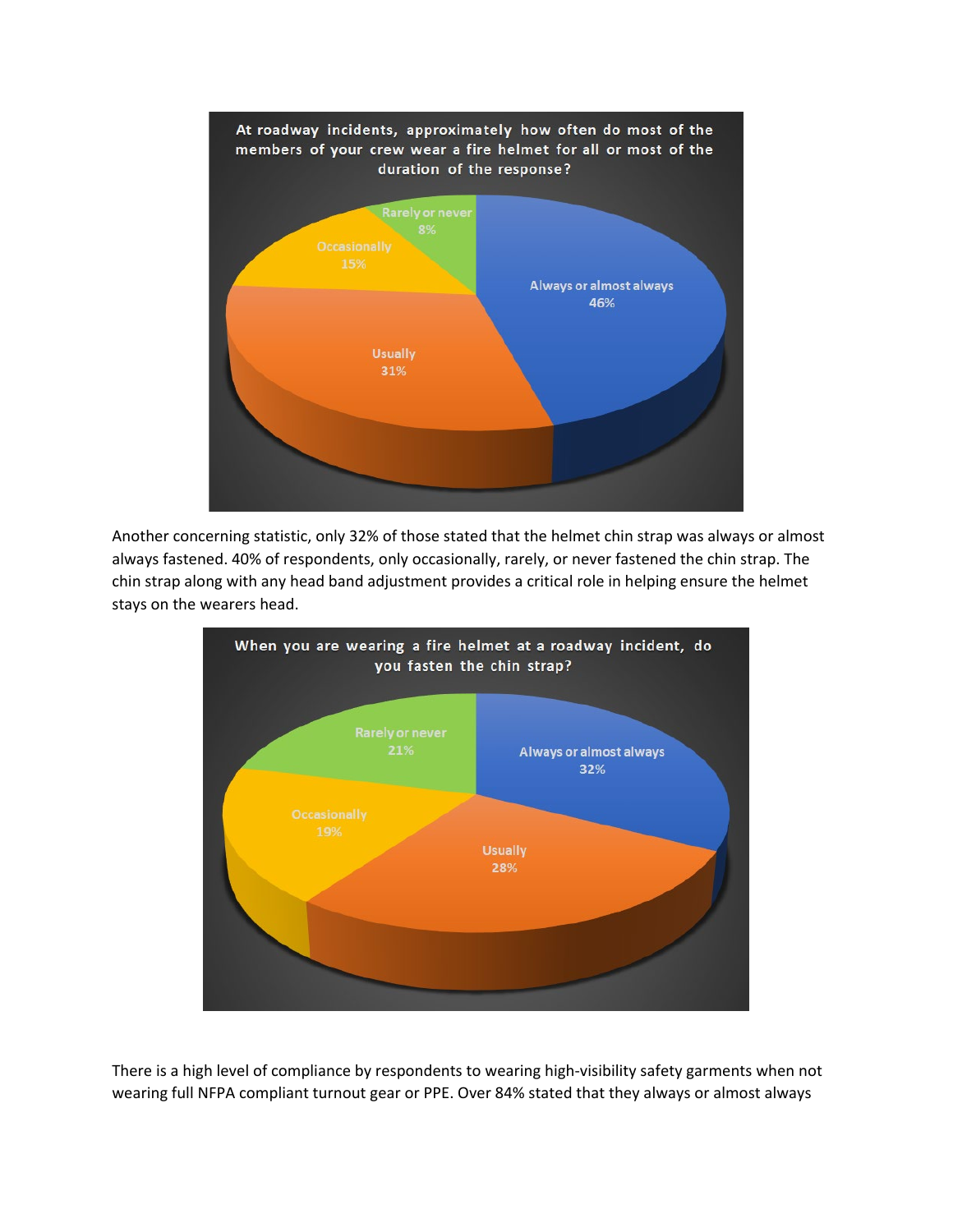wear a high-visibility garment. We must ask ourselves why? What reasons would cause an overwhelming number of personnel that don their high-visibility garments to not wear their fire helmet when working these dangerous roadway incidents.



Respondents were asked to rank 7 different reasons for wearing a helmet at roadway incidents. The chart below summarizes when each of the 7 different reasons were selected as one of the top 3 reasons. It is our Standard Operating procedure was the highest ranked reason for the  $1<sup>st</sup>$  choice and ranked in the top 3 overall reasons. Possible object impact (e.g., fixed or falling objects) and possible vehicle impact were the other top reasons for wearing a helmet.

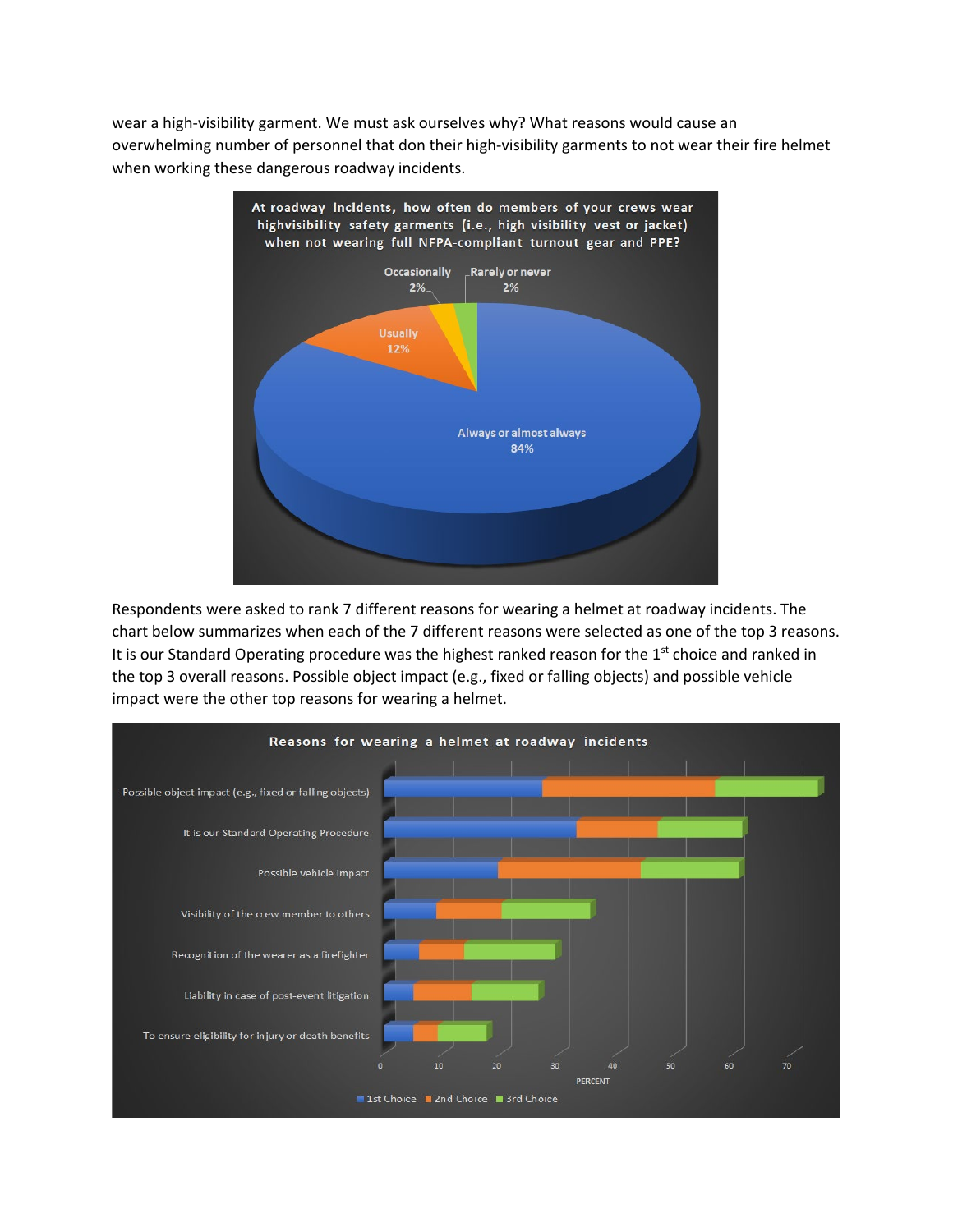The survey attempted to determine the reason for responders not wearing a helmet. The top 3 choices (personnel from other response units do not wear helmets, the helmets available are not designed for vehicular impact, and a helmet is likely to fly off the wearer's head in case of impact) had close to as many to more of other respondents disagree with the statement. Definitive reasons for responders not wearing a helmet cannot be deduced from these results. Even without clear reasons, information can still be gleaned from the survey. 53% believe that helmets available are not designed for vehicular impacts. 41% believe that the helmet will likely fly off in case of an impact. 30% believe that helmets provide little protection from roadway hazards. 29% believe that a helmet could injure the wearer in case of vehicular impact. ERSI strongly believes that if a structural helmet is the only helmet available, that it should be worn at vehicle incidents. While some evidence suggests that a structural helmet may not be the best helmet design for protecting heads at roadway incidents, the simple fact remains that some protection is better than none. ERSI is not aware of a single historical case where a fire helmet caused additional injuries. Anecdotal information from firefighters directly involved in struck-by-vehicle incidents suggests helmets should be worn.

One very clear statistic is that 86% disagree that traffic lane blocking makes helmet use unnecessary. This is possibly related to the fact that so many responders recognize roadway as a very dangerous environment. Despite the best placed blocking apparatus "D" drivers can still find a way to endanger our responders, by either swerving around that apparatus to strike responders or by striking the blocking apparatus and pushing it into the responders. Additionally, flying debris from the roadway and vehicle extrication activities present scenarios where a helmet is needed to protect the wearers head.



Many survey respondents wrote in their comments about helmet design issues that caused them not to wear their fire helmet at roadway responses including that it is "too cumbersome", "too heavy", or "not designed for the dangers associated with roadway incidents". Others also stated fire helmets limit